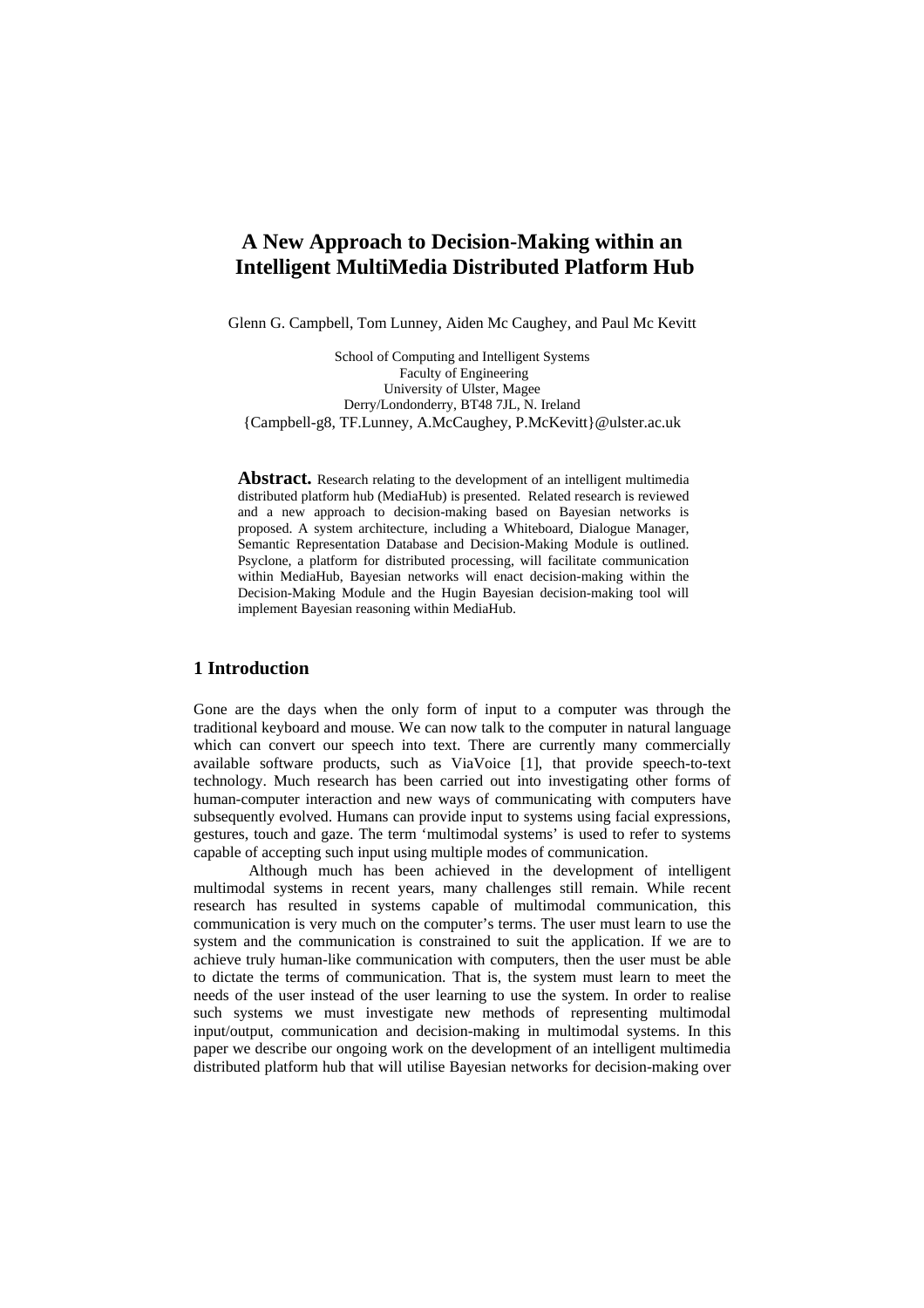multimodal data. In section 2 we give a brief review of related research. Section 3 presents the current system architecture of MediaHub. Section 4 discusses distributed processing in MediaHub. In section 5 we look briefly at the Hugin software tool [2]. Section 6 considers decision-making in MediaHub, whilst section 7 concludes with a discussion on MediaHub's future development.

# **2 Related Research**

In this section we provide a brief review of related research. Section 2.1 reviews existing distributed processing tools. In section 2.2 we discuss some existing multimodal platforms, whilst in section 2.3 we consider the Psyclone platform [3] in greater detail.

#### **2.1 Distributed Processing Tools**

Numerous distributed processing tools and platforms have been developed that assist the creation of intelligent multimodal distributed systems. DACS (Distributed Applications Communication System) [4], as used in the CHAMELEON platform [5], is a tool for process synchronisation and intercommunication. DACS uses simple asynchronous message passing to enable large distributed systems to be developed. Each module within the system must register using a unique name. This name is passed to a name server and is used by other modules to address it. DACS is used in applications that require the integration of existing heterogeneous software systems.

 CORBA (Common Object Request Broker Architecture) [6] constitutes a standard architecture for distributed object systems, allowing the services of an object to be requested using the Object Request Broker (ORB). The operation of the ORB is entirely transparent to the client object. The client simply requests the services of a distributed object, the ORB delivers the request to the object and returns the result back to the client. The Open Agent Architecture (OAA) [7] provides a powerful framework for the development of agent based systems.

#### **2.2 Multimodal Platforms**

Several intelligent multimodal platforms have been developed with the aim of advancing towards truly intelligent multimodal systems. SmartKom [8] employs an intelligent conversational agent called Smartakus to communicate with the user. Smartakus uses speech, gestures and facial expressions to engage in human-like conversation with users. SmartKom's system architecture is shown in Fig. 1.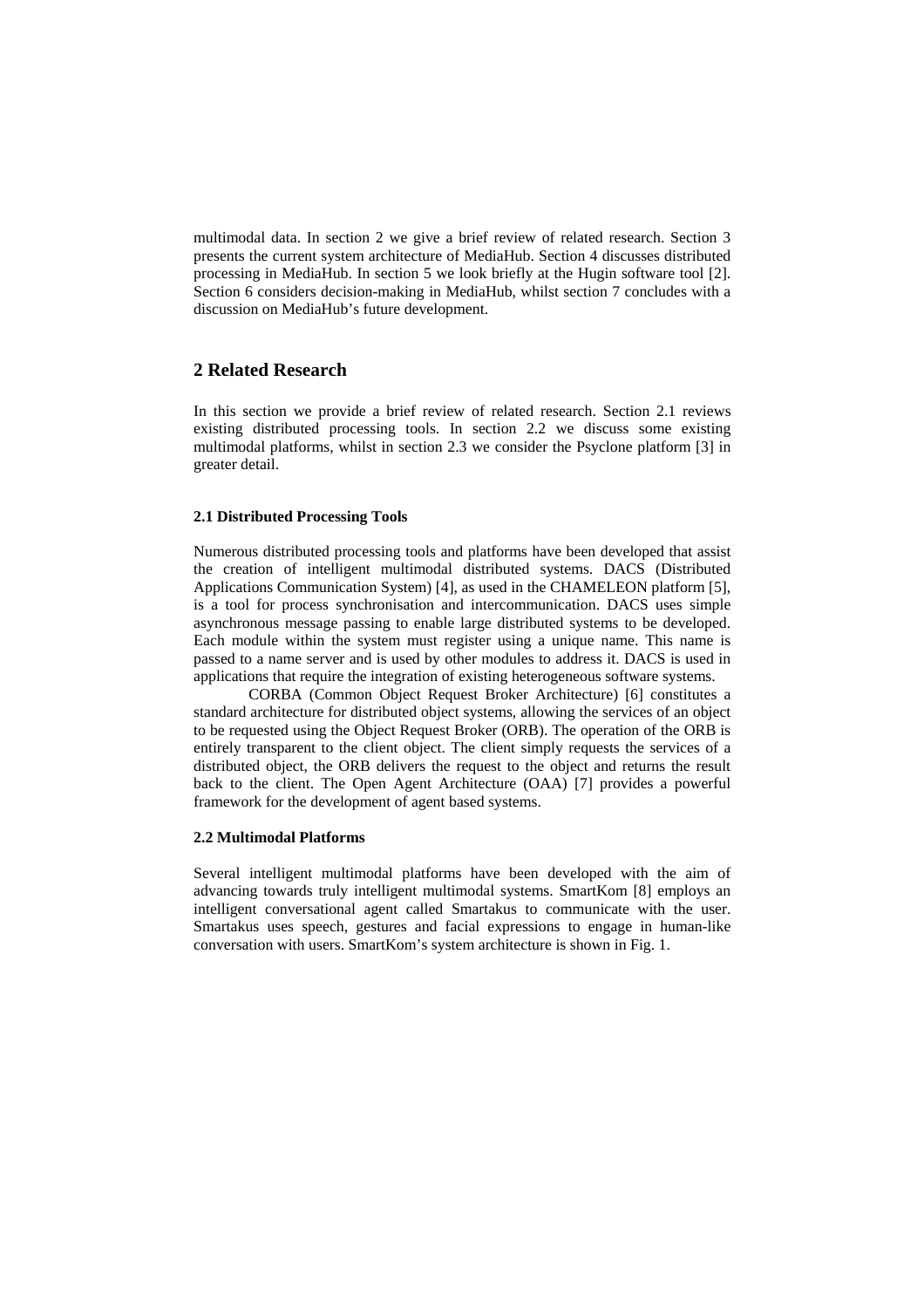

**Fig. 1.** Architecture of SmartKom [8]

SmartKom's distributed architecture constitutes a multi-blackboard system, including more than 40 asynchronous modules coded in C, C++, Java and Prolog. SmartKom attempts to address the problems of uncertainty and ambiguity that typically plague the analysis of multimodal input. In order to do this, several sets of scored hypotheses are produced by the various components of SmartKom. The SmartKom platform supports both multimodal fusion and multimodal fission processes. SmartKom's modality fusion component attempts to reduce the uncertainty of the analysis results by performing unification of all scored hypothesis graphs and applying mutual constraints. The presentation planner is used to control modality fission by specifying presentation goals for the text, graphics and animation generator. The developers of SmartKom hope to provide a kernel system that can be utilised within several application scenarios.

The Interact project [9] aims to explore natural human-computer interaction. An information storage knowledge base acts similar to a blackboard, with other system components accessing the knowledge base via the Information Manager. An unlimited amount of modules can be added to the system and the Interaction Manager deals with all connections between the modules. The architecture also allows the system to be distributed over multiple computers. Agents within Interact have different capabilities and the most suitable agent to perform a given task can be selected dynamically at runtime. Evaluators are used to determine which agent is best suited to deal with a particular situation. The decision-making process involves the evaluator giving a score between zero and one to each of the agents. A score of zero indicates the agent is not suited to the situation, a score of one means the agent is deemed perfectly suited, whilst values between zero and one indicate the degree of suitability. Several evaluators are used to give scores to an agent, indicating its suitability for use in the current situation. Scaling functions can be used to give greater importance to certain evaluators, before the scores are multiplied to give final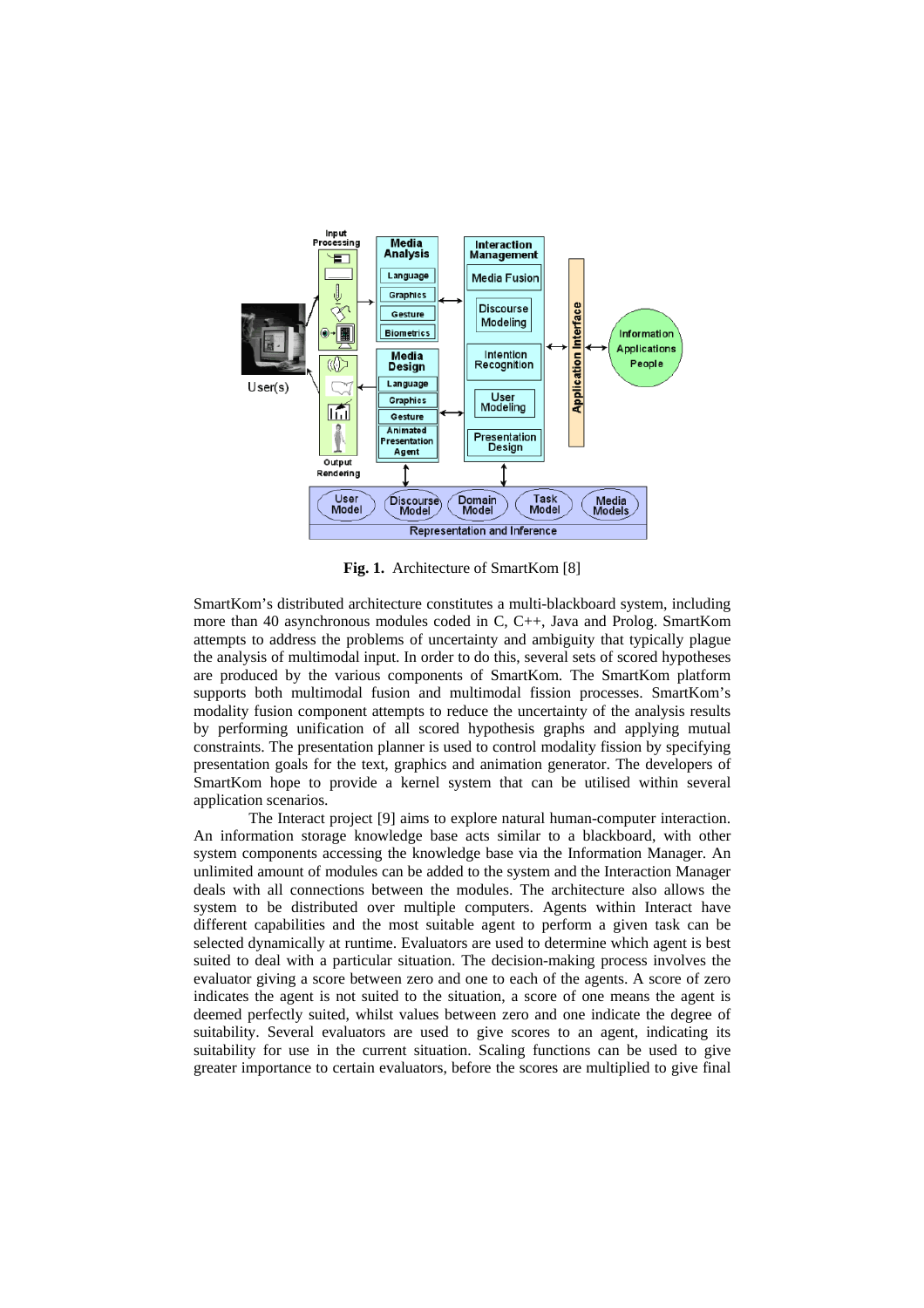scores (or suitability factors) for each of the agents. Several evaluations are performed before an agent is chosen for a particular task. Interact uses an XML-based method of semantic representation and, through the use of a shared knowledge base, implements a blackboard-style method of semantic storage.

Following on from previous research in Ymir [10], the Psyclone platform [3] enables software to be easily distributed across multiple machines and allows communication to be managed using rich messages. Psyclone is discussed in more detail in section 2.3. Other work in this area includes CHAMELEON [5], a blackboard-based architecture for processing multimodal data, COMIC [11], a multimodal dialogue system and XWAND [12], a user interface for intelligent spaces which also uses Bayesian decision-making.

#### **2.3 Psyclone**

Psyclone [3] is a message-based middleware that enables large distributed systems to be developed. The Psyclone platform enables modules to be implemented and tested without the developer needing to worry about issues of communication and dataflow. An overview of the Psyclone platform is illustrated in Fig. 2.



**Fig. 2.** Overview of Psyclone [3]

 Psyclone introduces the concept of a whiteboard. Whiteboards are an extension of the blackboard model and allow heterogeneous systems, running on different computers, to be connected together. The whiteboards in Psyclone effectively act as publish/subscribe servers. Information is both posted on the whiteboard and dispatched from the whiteboard to all modules subscribed to that type of information. Communication is achieved using the OpenAIR Specification [3].

An XML specification file called *psySpec* is used to initialise values at startup, specifying the setup of the system's modules. It is also possible to create multiple whiteboards and multiple modules within a system. Multiple programs can communicate with each other via the whiteboards using plugs written in various programming languages. Psyclone allows the developer to 'see inside the system' at runtime using a *psyProbe*. A *psyProbe* is a built-in monitoring system that allows developers to monitor all activities of the system. Developers can view time-stamped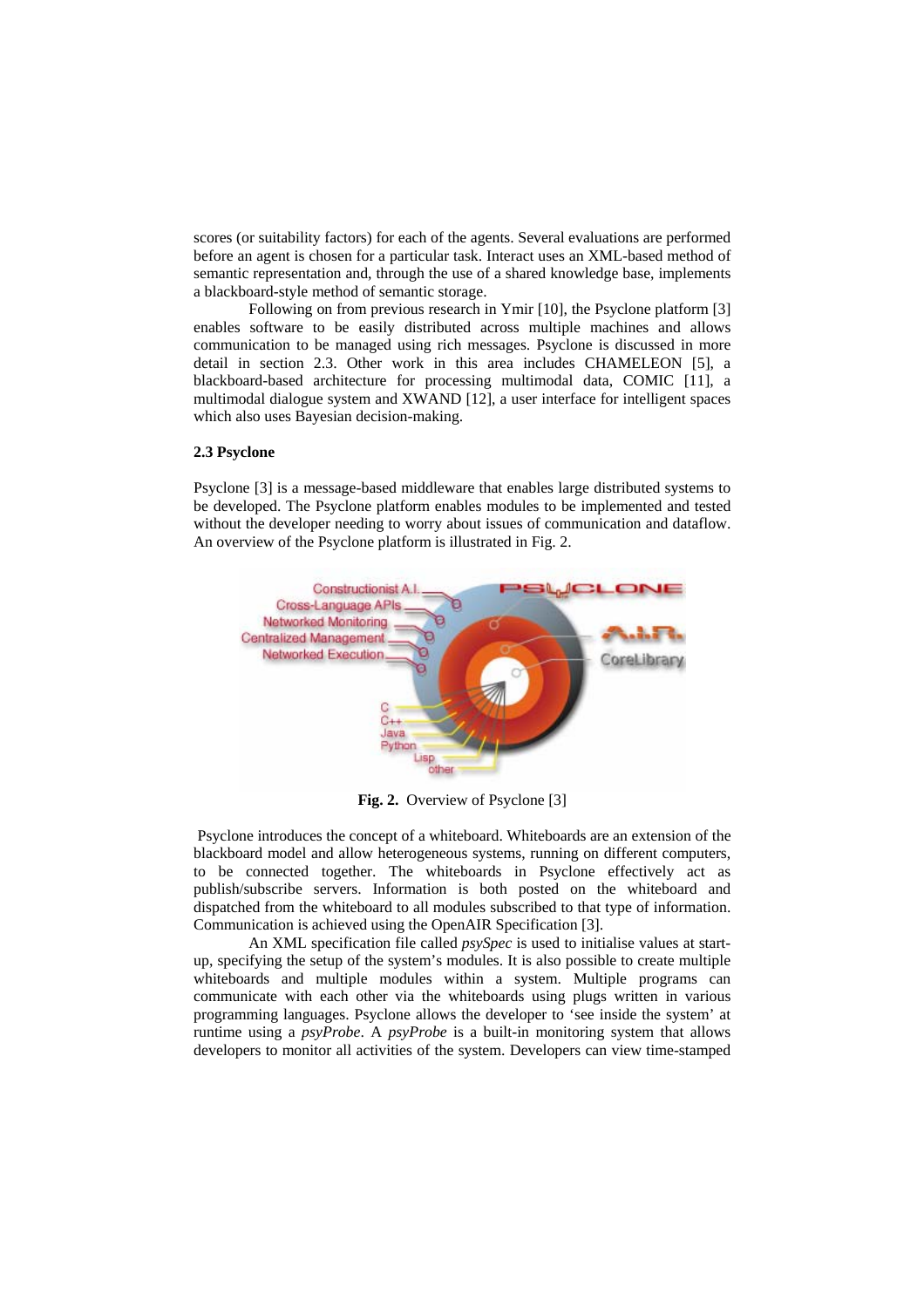

information on whiteboards and the content of individual messages using a standard web browser. The system architecture of Psyclone is illustrated in Fig. 3.

**Fig. 3.** Architecture of Psyclone [3]

When Psyclone starts it first reads the *psySpec* as illustrated by step (1) in Fig. 3. Then, any internal or external modules are started, such as speech recognition (2) and computer graphics (3). Psyclone then sets up appropriate subscription mechanisms for the modules and can be configured to automatically start other Psyclone servers as indicated by step (4).

Psyclone also introduces the concept of contexts. Contexts in Psyclone are globally announced system states that are used to help manage the runtime behaviour of the modules. Each of the modules in Psyclone is assigned at least one context and the module will not run until one of its contexts becomes true. Contexts allow individual modules to change their behaviour to meet the overall requirements of the system. Modules can be configured to do completely different things in different contexts, thus reducing the number of separate modules that a system will need to implement.

## **3 System Architecture**

MediaHub's system architecture is presented in Fig. 4. The key components of MediaHub are:

- Dialogue Manager
- MediaHub Whiteboard
- Decision-Making Module
- Semantic Representation Database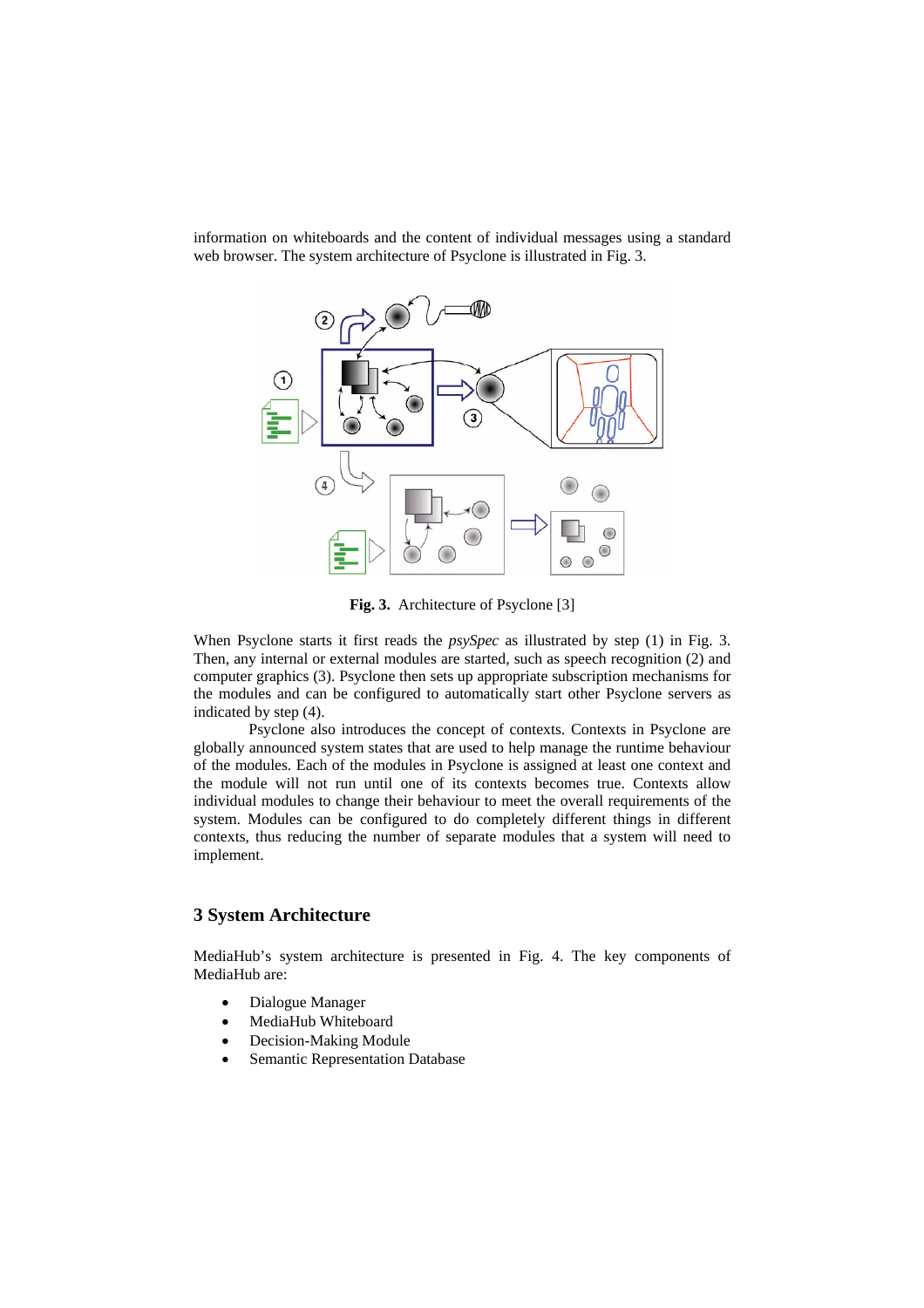MediaHub will use Hugin [2], a software tool for creating Bayesian networks, for decision-making. Psyclone is used for distributed processing in MediaHub. A blackboard-based method of semantic storage is implemented using the MediaHub Whiteboard within the Psyclone platform. Input to the system is in the form of marked up multimodal data (e.g. XML format). The Dialogue Manager facilitates the interactions between the other components of MediaHub. The MediaHub XML Specification file is read by Psyclone at start-up and defines the setup of the MediaHub modules.



**Fig. 4.** Architecture of MediaHub

The Decision-Making Module accesses the Hugin Decision Engine through the Hugin API (Java). As illustrated in Fig. 4, the Decision-Making Module can also liaise with external language/vision experts such as language and vision processors. The Semantic Representation Database will contain information relating to the semantics of multimodal input and output data in XML or EMMA [13] format. Communication between the modules of MediaHub will be achieved using the OpenAIR specification implemented in Psyclone. MediaHub will utilise the decision-making capabilities of the Hugin API [2], coupled with Psyclone's distributed processing technology to provide an intelligent multimodal distributed platform hub.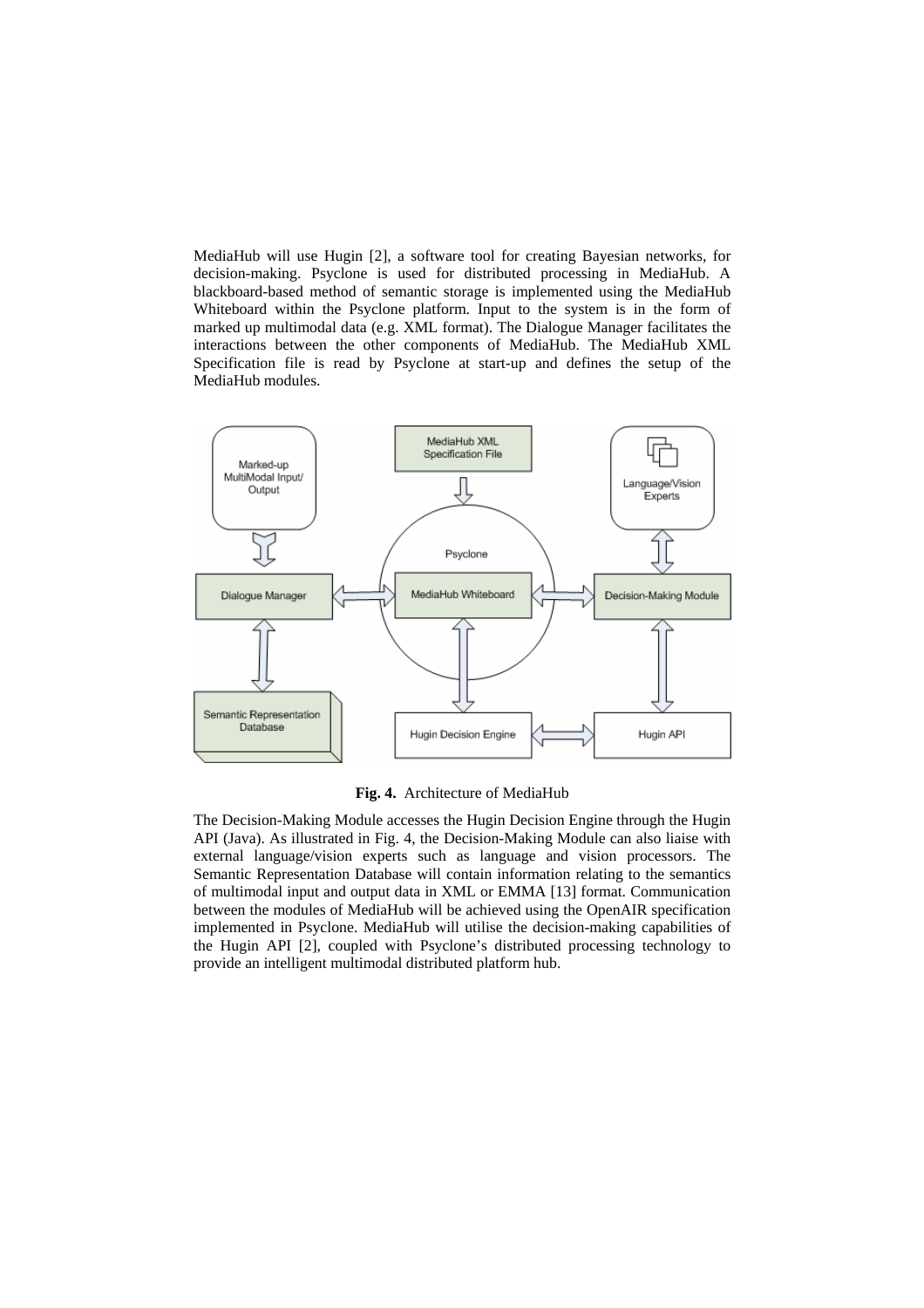## **4 Distributed Processing in MediaHub**

MediaHub utilises the Psyclone platform for distributed processing. Psyclone implements a whiteboard, through which all modules in MediaHub communicate. Psyclone's built-in OpenAIR specification [3] provides a protocol for communication. MediaHub uses a *psySpec* specification file to declare the existence of modules and the type of information that the modules wish to subscribe to. Modules within MediaHub subscribe to a certain type of message using the syntax defined in the OpenAIR specification. For example, the Decision-Making Module registers with the MediaHub Whiteboard for messages of type *dm.input.language*, *dm.input.vision*, etc. To do this the following syntax is used in the specification file:

```
 <triggers from="any" allowselftriggering="no"> 
 <trigger after="100" type="*input*"/> 
</triggers>
```
Asterisks are used as a 'wild card'. The above three lines of XML requests that the associated module be 'triggered' by all messages that appear on the whiteboard containing the word 'input'. The above code effectively subscribes the module to all messages relating to input. Any messages that appear on the whiteboard relating to input will now be automatically sent to the Decision-Making Module. In addition to subscribing to receive messages of a certain type, a module may also define the type of messages it will send to the whiteboard. For example, the following XML code causes a module to post a registration message to the MediaHub Whiteboard:

 *<posts> <post to="MediaHub\_Whiteboard" type="dmm.register" /> </posts>* 

This code is again entered into the *psySpec* which is run automatically when Psyclone is started. Starting Psyclone subsequently starts MediaHub, since all the modules of MediaHub are defined in the *psySpec* specification file.

# **5 Hugin**

Hugin [2] is a software tool for creating and implementing Bayesian networks [14] and influence diagrams for decision-making. Hugin allows developers to create Bayesian networks using its Graphical User Interface (GUI). The GUI provides an easy to use interface to the Hugin Decision Engine. The Hugin GUI is illustrated in Fig. 5. Hugin also allows developers to access Bayesian networks from their applications using the Hugin API. APIs are available in C, C++, Java and as an ActiveX Server for use with Visual Basic. The Hugin tools have been designed to run on the Windows 2000/XP, Solaris, Linux and MAC operating systems.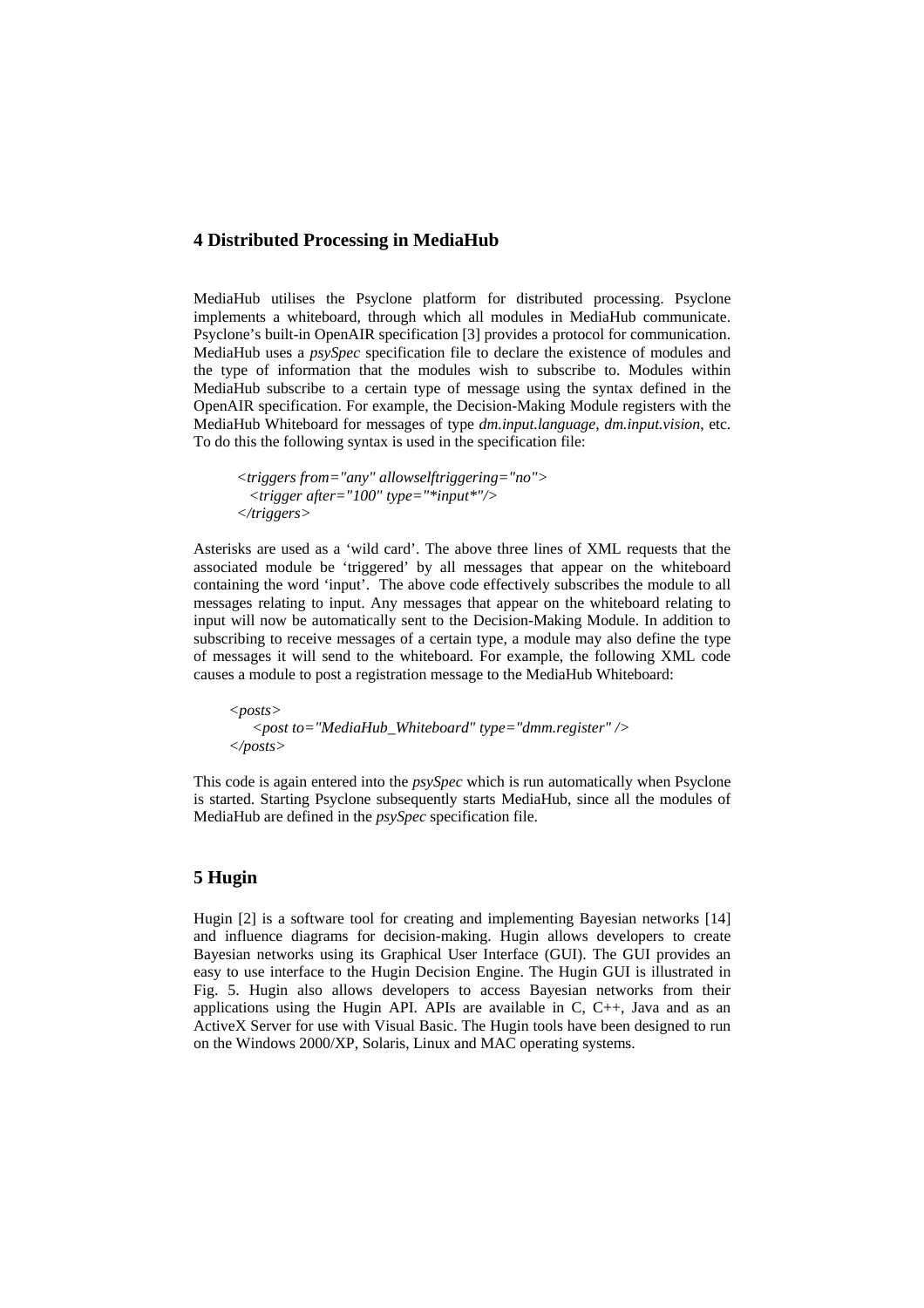

#### **Fig. 5.** Hugin GUI

The Hugin software tool enables the creation of Bayesian networks to model real world scenarios. When the Bayesian networks have been constructed, evidence can be entered to the model and the results are automatically re-calculated. Hugin computes Bayesian calculations and determines new probabilities when new information has been added. The Hugin software has been used in various applications to provide reasoning and decision-making. Applications include risk prediction, information management, safety assessment and medical diagnostics.

## **6 Decision Making in MediaHub**

The Hugin software tool [2] will be used for Bayesian decision-making in MediaHub. Decisions taken within MediaHub will relate to both multimodal input and output. Decisions on multimodal input will primarily be related to the resolving of ambiguity. For example, in situations where ambiguity occurs in one input modality, another input modality may be used to resolve the uncertainty. Other decisions on the input will be needed to determine the semantic content and to fuse semantics of respective input modalities. Decisions on multimodal output will mainly relate to the choice of output for a particular situation. For example, some information may be better presented using graphical output (i.e. a map showing directions to the airport), whilst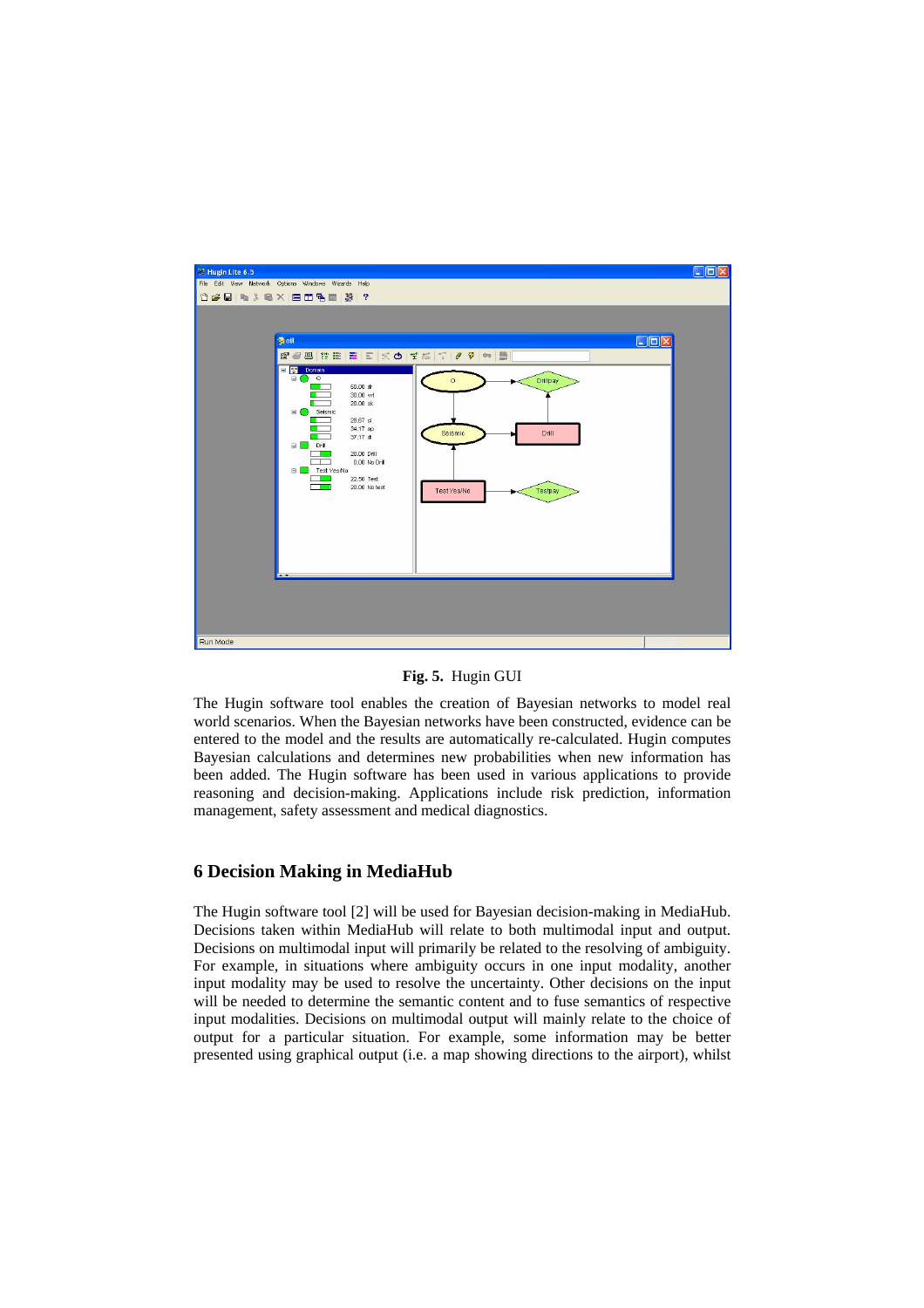other information may be better presented using speech output (e.g. feedback to the user such as "ok" or "I don't understand"). Other decisions on the output could relate to synchronisation of multimodal output (e.g. matching a sequence of images to corresponding speech output).

# **7 Conclusion and Future Work**

The design rationale for MediaHub, an intelligent multimodal platform hub, has been presented. We have given an overview of the current system architecture and explained how the Psyclone platform will be used for distributed processing. The role of the Hugin software tool, in providing MediaHub with a new approach to decisionmaking based on Bayesian networks, has been outlined. A brief review of the functionality of both Psyclone and Hugin has also been given.

 Key considerations for future work include the semantic representation of multimodal data and the implementation of Bayesian decision-making using the Hugin API. Another topic currently being addressed is the structure and content of suitable multimodal data that can be used in the testing of MediaHub. In summary, this paper provides a report on the design of MediaHub and outlines future development.

#### **Acknowledgements**

The authors would like to thank Frank Jensen for his help with the Hugin software, Kristinn Thórisson and Thor List for their support with Psyclone and the OpenAIR specification. We would also like to thank Jean-Claude Martin and Michael Kipp for their advice on multimodal corpora.

## **References**

- 1. ViaVoice <http://www.nuance.com/viavoice/>
- 2. Jensen, F.: Bayesian belief network technology and the HUGIN system. In Proceedings of UNICOM seminar on Intelligent Data Management, Alex Gammerman (Ed.), 240-248. Chelsea Village, London, England, April (1996)
- 3. Thórisson, K.R., List, T., Pennock, C., DiPirro, J. Whiteboards: Scheduling Blackboards for Semantic Routing of Messages & Streams, AAAI-05 Workshop on Modular Construction of Human-Like Intelligences, Twentieth Annual Conference on Artificial Intelligence, Pittsburgh, PA, July 10, 16-23 (2005)
- 4. Fink, G.A., Jungclaus, N., Kummert, F., Ritter, H., Sagerer, G.: A Distributed System for Integrated Speech and Image Understanding. International Symposium on Artificial Intelligence, Cancun, Mexico, 117-126 (1996)
- 5. Brøndsted, T., Dalsgaard, P., Larsen, L.B., Manthey, M., Mc Kevitt, P., Moeslund, T.B., Olesen, K.G.: The IntelliMedia WorkBench - An Environment